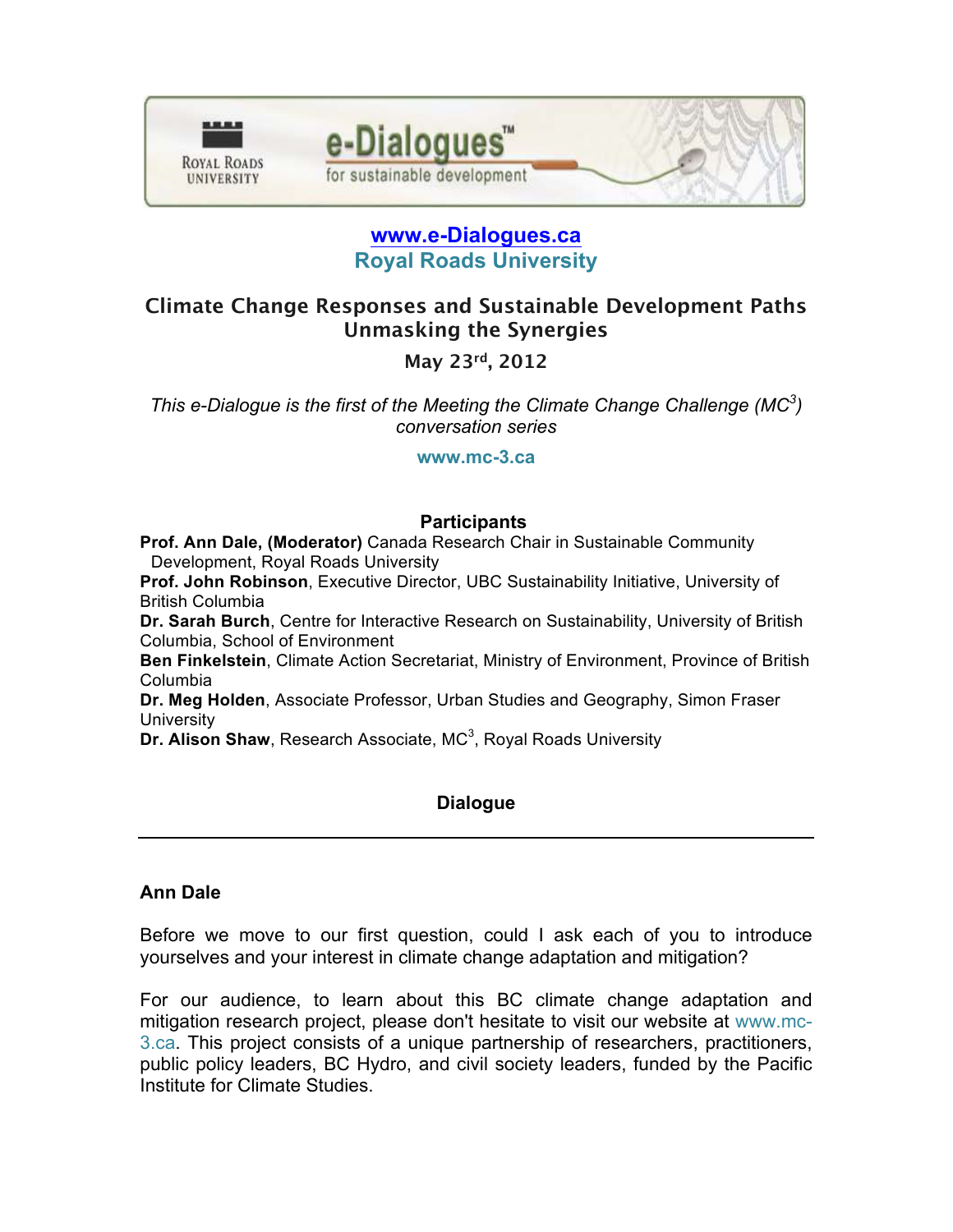#### **John Robinson**

My name is John Robinson. I am a Professor at UBC, and I have been working on and puzzling over climate change issues since the beginning of the 1990s. My interest is how to create transformative change to achieve sustainable societies that, among other things, do not emit GHGs and are resilient to the climate change we have already created.

#### **Ann Dale**

Welcome, dear colleague. I would like to take this opportunity to congratulate you on your most recent award as environmental scientist of the year, by the Royal Canadian Geographical Society.

#### **Meg Holden**

Yes, congratulations, John! Well deserved.

#### **Ben Finkelstein**

Congratulations as well, John. That is impressive!

I am the Manager of Green Communities in The Carbon Neutral Government and Climate Outreach section of the BC Climate Action Secretariat in the Ministry of Environment. The Secretariat leads change to achieve the Province of British Columbia's greenhouse gas emission reduction targets. My interest lies in making it easier for local governments to lower their GHG emissions.

#### **Ann Dale**

Ben, could you briefly describe the policy innovation by the provincial government, and what makes it unique in the country?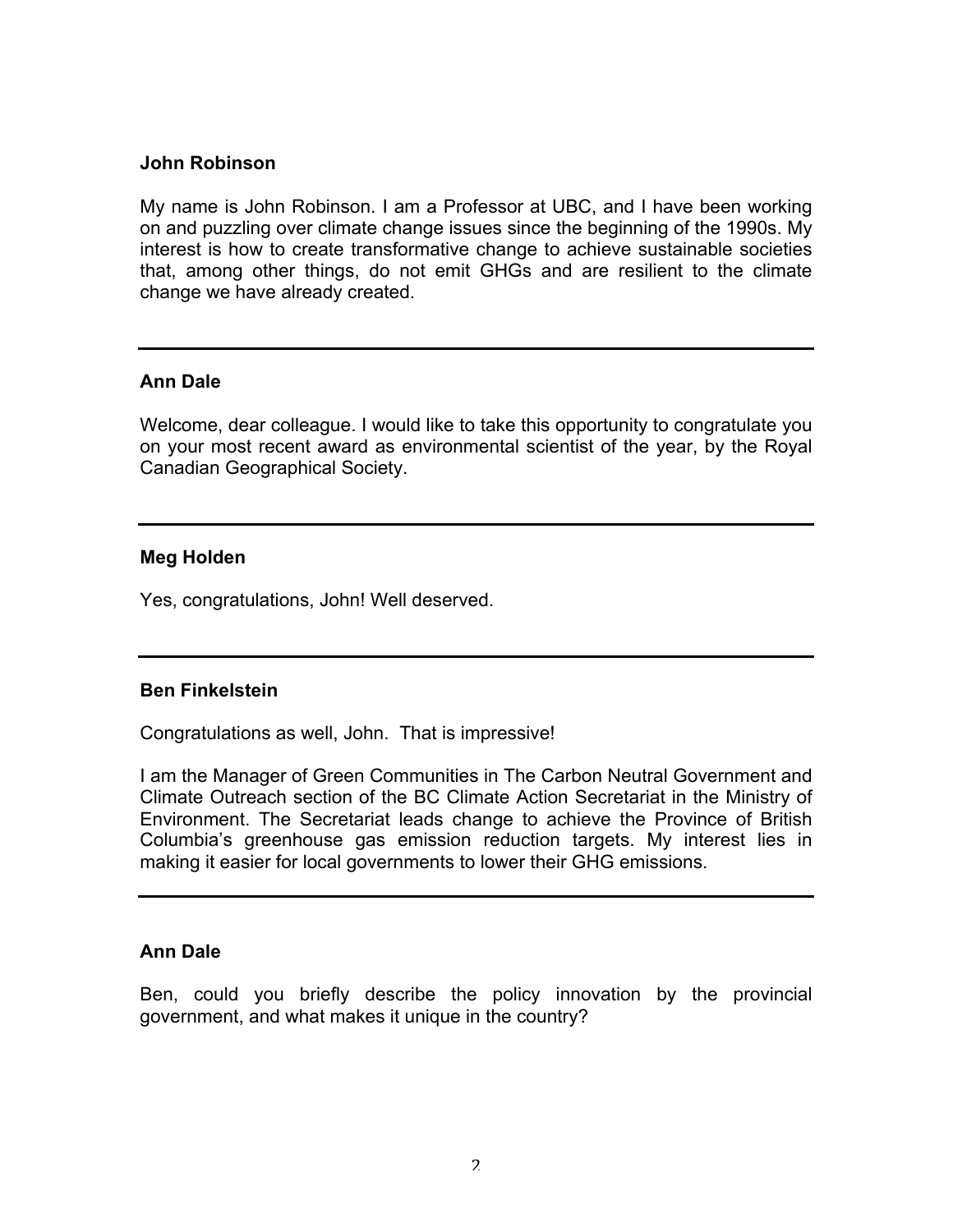## **Ben Finkelstein**

To begin with, the Climate Action Charter and the Green Communities Act (changes to the local government act). Both first in Canada and designed to help local governments and the province works towards their GHG reduction targets

### **Meg Holden**

Greetings, this is Meg Holden, I am an Associate Professor at SFU, based in Urban Studies. A lot of my research has been in the realm of sustainable urban policies, measurement and monitoring, and this realm is coming to merge and overlap with climate policy. I am a social and policy scientist who believes in (but continues to question) the power of cities as sites for future sustainability that enable human flourishing.

## **Ann Dale**

Welcome, Meg. Urban sustainability and suburban redesign I would characterize as two of the 'big sticky questions'?

## **Meg Holden**

Studying climate change policy and action at the local scale of cities and communities has the potential to change the politics of climate change policy, which is also tightly tied to the production of climate science. There are too few options on the table at the international level. At the local level, the field remains wide open.

#### **Sarah Burch**

Hi, very glad to be here. I'm a Research Fellow in Sustainability Governance at the University of British Columbia, located at the Centre for Interactive Research on Sustainability, and a member of the 'Meeting the Climate Change Challenge'  $(MC<sup>3</sup>)$  research team. My interests focus on the institutional and behavioural drivers of sustainability (especially in cities) and new ways that sustainability can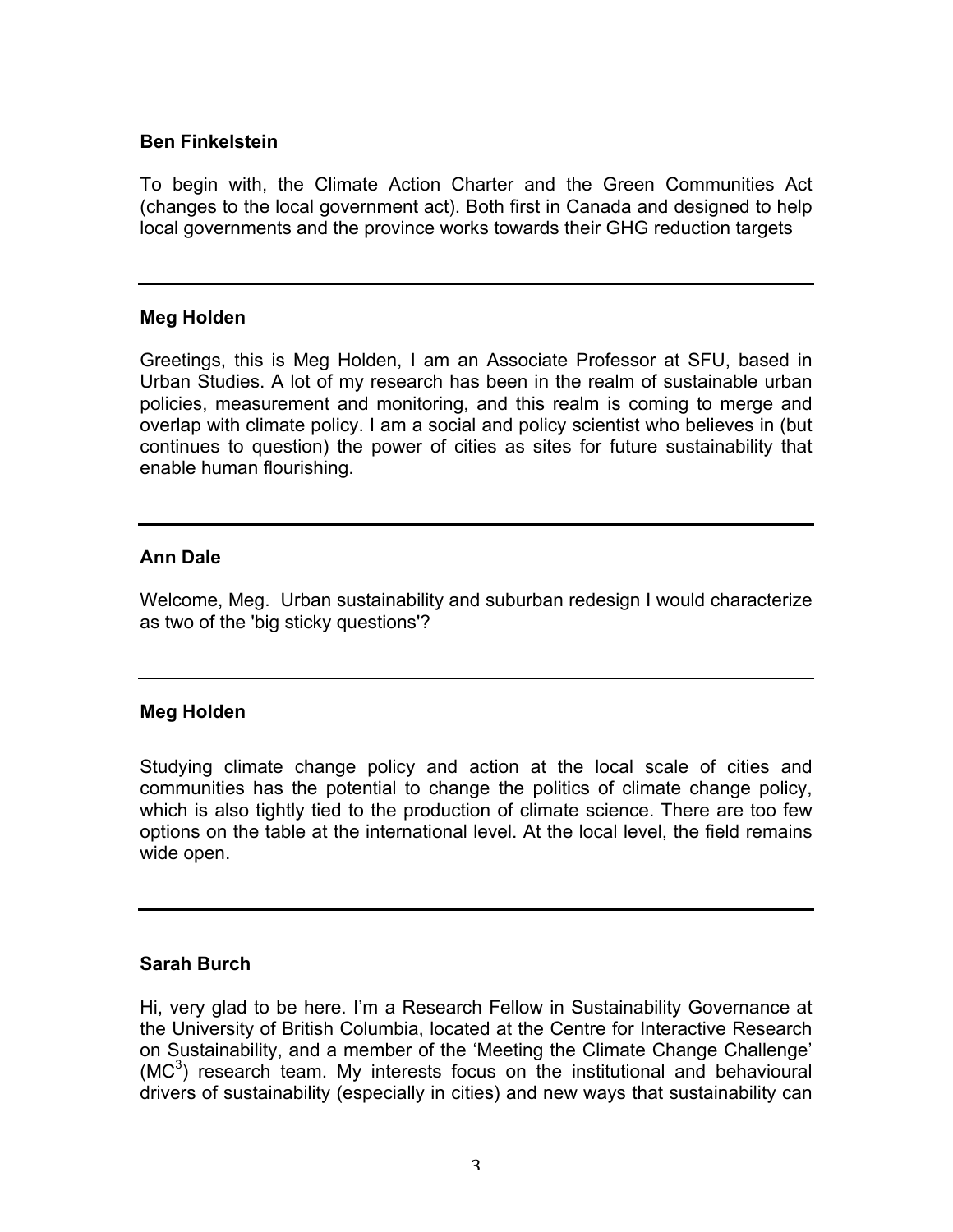be governed to accelerate change.

### **Alison Shaw**

Hello everyone. My name is Alison Shaw. I am Project Manager and Research Associate on the Meeting the Climate Change Challenge ( $MC<sup>3</sup>$ ) project, Royal Roads University. I am very excited to be participating in such an interesting research project and collaborative partnership.

I am interested in both how communities respond to and address climate change impacts and the synergies between these two actions.

### **Ann Dale**

We now have our full team here and I am delighted to be working with such a diverse group of researchers and research partners, represented here today. Thanks, Ben, for the policy context.

Let's move to our first question, shall we? What do each of you hope to achieve through this research and why it important?

#### **John Robinson**

Cities are the frontier of climate change responses around the world. It is important to look carefully at what is working well and to examine how best practices can be shared. I am also very interested in the link between climate policy responses and the underlying development pathways of cities.

#### **Sarah Burch**

I think this research addresses some key issues with regard to climate change adaptation and mitigation including;

- to move beyond 'tinkering around the edges' to transformative change in communities;
- to change the conversation to one that explicitly addresses values and creates a positive, compelling vision of the future (rather than a focus on the technical and economic 'barriers' to action);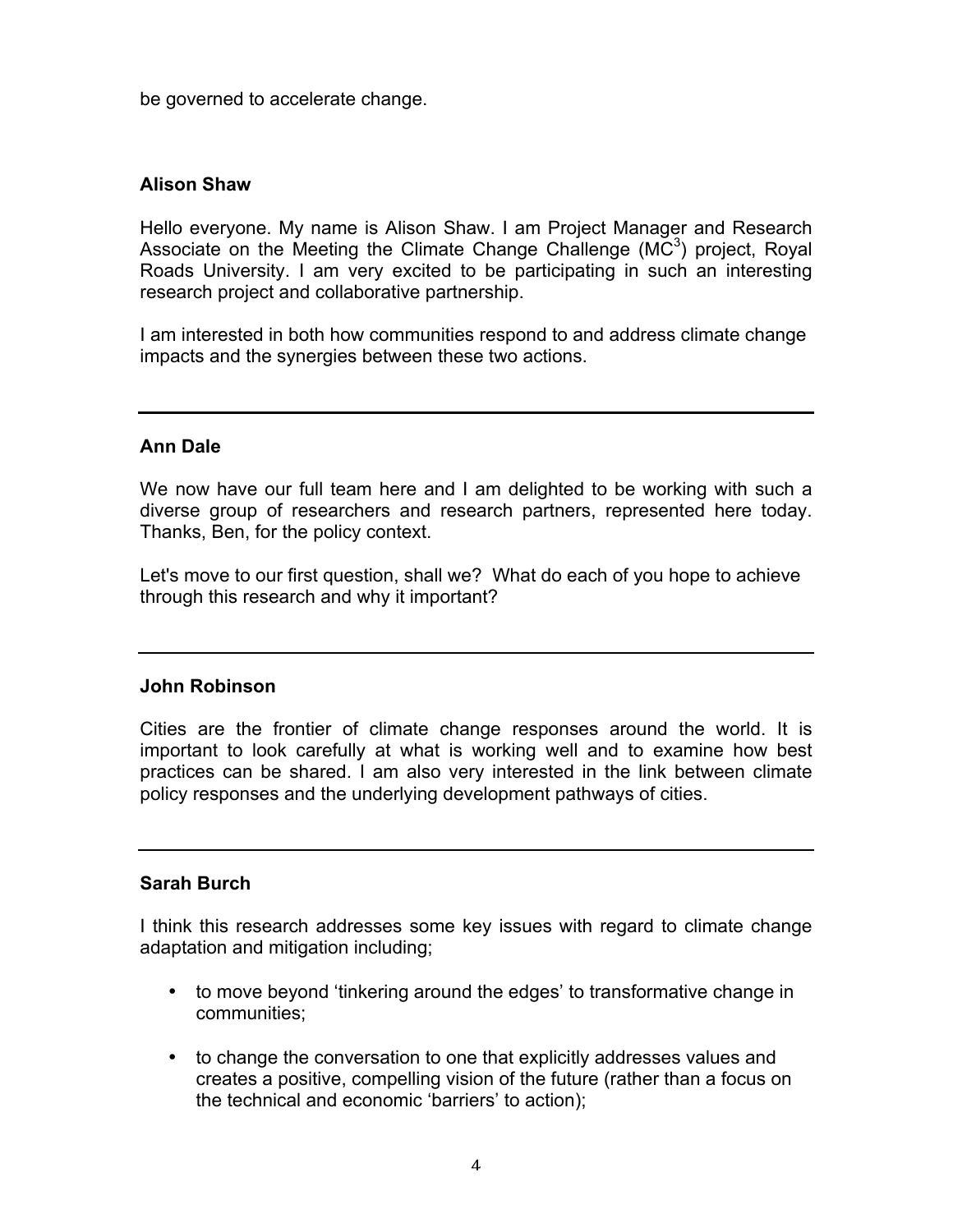• and, to meaningfully engage actors who are traditionally innovative (my personal interests involve small businesses, among others, which may be important in some of our case studies).

## **Alison Shaw**

The ability of communities to learn from one another. Identifying strategic innovations on climate change and ways to integrate and mobilize strategic networks for sharing those innovations is a powerful way to demonstrate the leadership already occurring on climate change. This research has an important role to play in catalyzing social learning about actions communities are taking and can take on climate change in order to bypass the stalemate in the international process.

## **Ben Finkelstein**

I have a few and they include the following.

- 1. Determining what local governments need from this opportunity.
- 2. The continued importance of climate action understanding at the local government elected official and staff level. Building on the understanding and implementation of sustainability principles, local governments can lower their corporate and community wide GHG emissions.
- 3. Climate action is new and linking local government staff directly engaged in climate action is fundamental to understanding best practices and creating province wide momentum and awareness on the file.
- 4. Capacity building and support to local government staff working on climate action and sustainability issues (planners, energy, sustainability and climate managers). They are busy, research should enhance their work. How is research "applied" in the context of building and implementing sustainability and climate action plans while being "studied"
- 5. Identifying the opportunities for energy innovation within the local government context. How does local government prepare for opportunities to develop DE - waste to energy, heat recovery and infrastructure technical knowledge.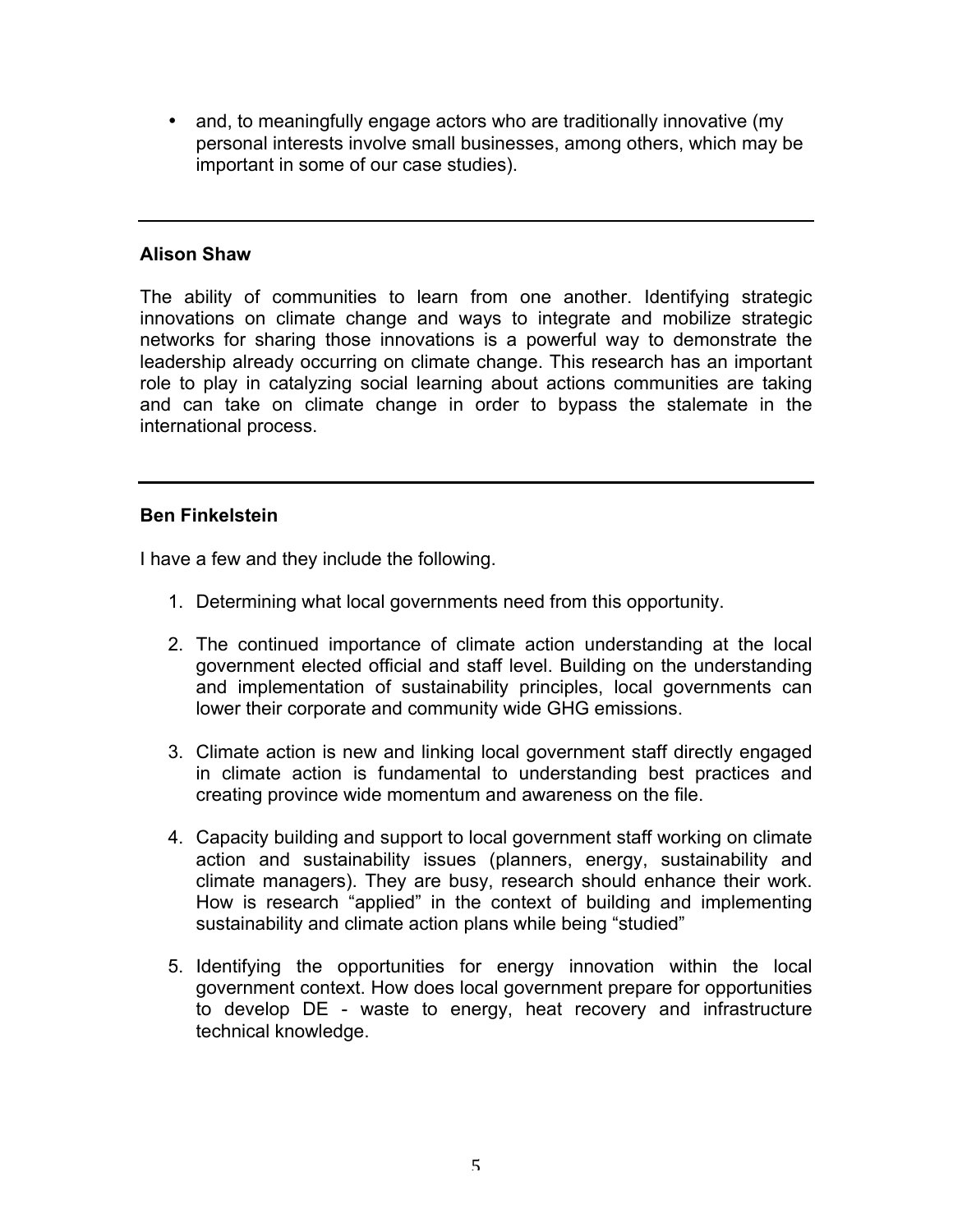## **Meg Holden**

BC is at an important crossroads. We have a policy framework for innovation in climate policy, as Ben mentions, which is a badge of pride that politicians and other leaders could continue to wear. We also have an increasingly hostile federal government to these initiatives, a provincial neighbour with a very different development path in mind, and a lot of schisms in views of the future and what it should look like in physical, social, cultural and political terms across this province. These are all opportunities. There are other barriers that will surely begin to set in over the coming 5 years, and I hope this project can put some ideas in place to pick up the pace when belts begin to tighten further.

## **Ann Dale**

Sarah, could you explain for our audience the difference between climate change mitigation versus climate change adaptation? Is one action more important than the other, or should both be pursued simultaneously?

## **Sarah Burch**

No problem, Ann. I generally use the definitions provided by the Intergovernmental Panel on Climate Change. Roughly paraphrased, climate change mitigation is anything that tackles the causes of climate change - i.e. reducing greenhouse gas emissions and/or enhancing carbon sinks.

Climate change adaptation refers to strategies that address the effects of climate change - i.e. measures that reduce the vulnerability of human and natural systems, protecting them against climate change impacts such as increasingly severe storms, drought, heat waves, etc.

## **Ann Dale**

Ben and Meg, do you know off the top of your heads, any municipal government policy innovations? We are just entering the field with our 11 case studies, perhaps, Sarah, you could describe our rationale for the selection of cases and the cases. Case leaders, please jump in as well.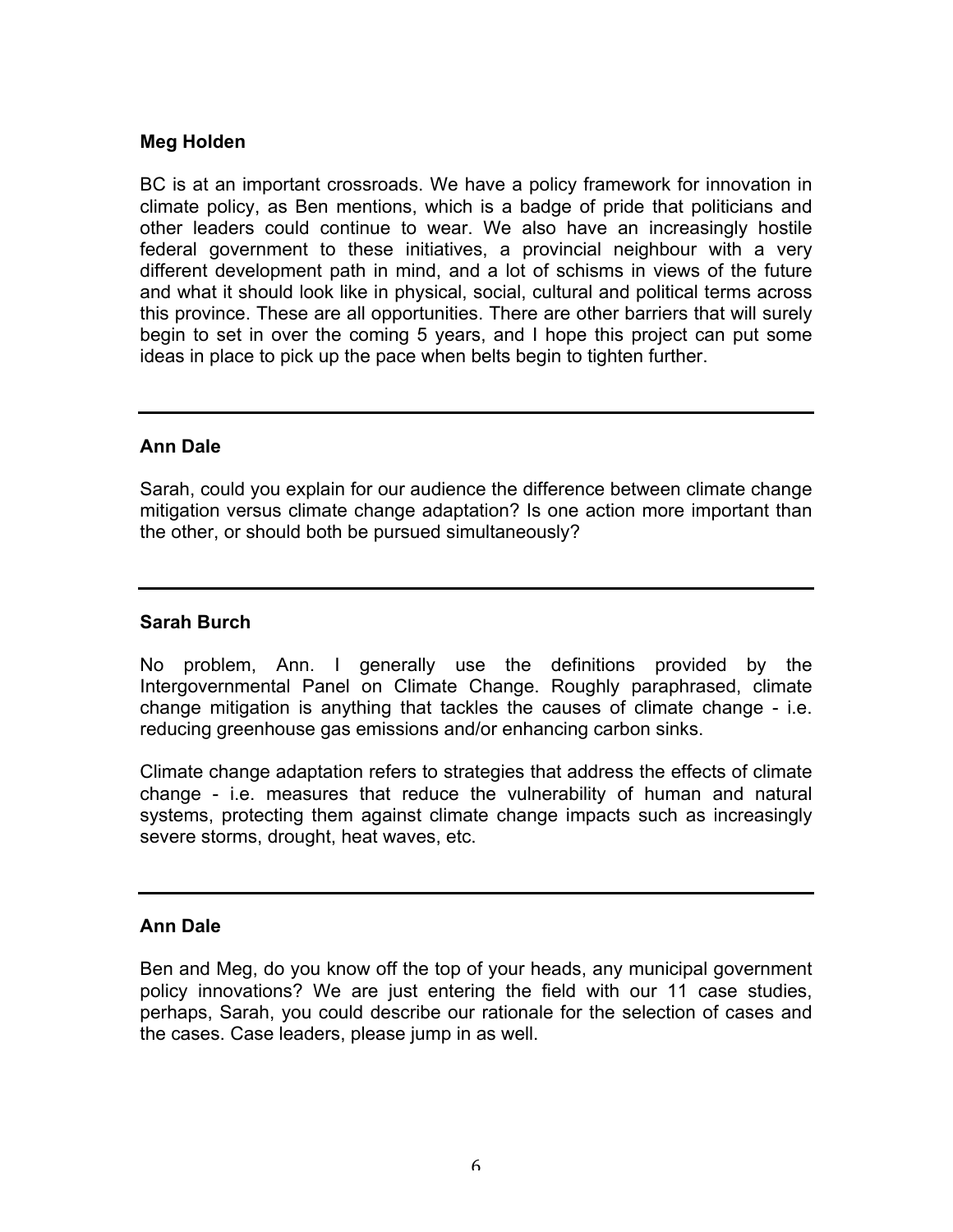# **Ben Finkelstein**

- Land use patterns local government policy frameworks that build off provincial enabling tools such as development permit areas (DPAs), service area bylaws (for district energy, DE)
- Transportation Idle reduction, cash in-lieu of parking, rapid transportation between urban/neighbourhood centres
- Buildings Solar ready by-law, district energy ready bylaws and other measures to take advantage of energy efficiency measures at a neighboorhood scale
- and, of course carbon neutral government both LG and PSO

# **Meg Holden**

The City of Vancouver is an interesting case. It was an early adopter on the topic of climate change, City Hall released the Clouds of Change report in 1990, opening up the prospect of a changing climate in the city and what government and citizens could and should do about it. A decade later, in 1999, when you look at how we proposed to monitor our success in the prototype sustainable neighbourhood, Southeast False Creek (SEFC) and mind you, this was before the notion of a district energy utility seemed feasible for the neighbourhood).

- Residents of SEFC travel (by private vehicle) no more than 3 392 km per year for daily shopping and commuting.
- No more than 1,498 kg per year of carbon dioxide are emitted from transportation-related activity in SEFC.
	- $\circ$  reduction by half of the energy consumption in residential units (155,000 GJ/Year)

Now that SEFC is built, we will fall short of most of our targets, for a variety of reasons. Worse, we have no systems in place to track our progress on these or other key trends. I am actually beginning to wonder if early adopters suffer – whether it's fatigue, or policy attention cycles, or challenges preparing the policy transition field, or something else – while the free riders have a chance to observe and then leap ahead when the road is paved for change, so to speak. Other cases in our framework, which are later-comers but have leapt ahead, will complement this story.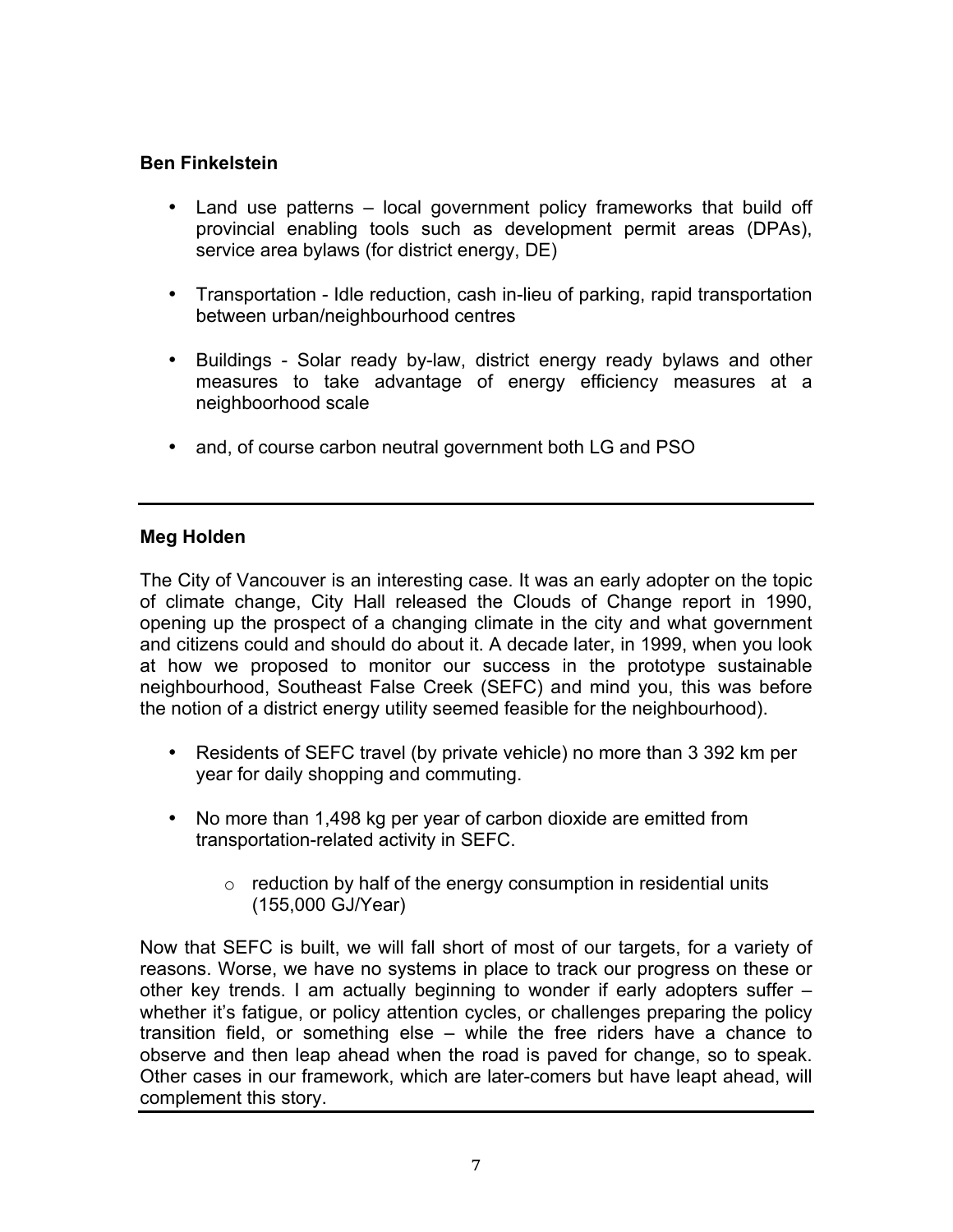### **Alison Shaw**

Very interesting issues. Particularly the role of monitoring, which will become even more critical in order to better understand how effective certain strategies are in dealing with changing conditions.

### **Sarah Burch**

That's really interesting Meg - there seems to be some benefits associated with being the 'second mover'! The issue of monitoring and adaptive management is critical too - especially if lessons are to be shared, new learning incorporated etc.

## **Meg Holden**

Learning lessons, yes, but it could just be about the motivator for the policy response, too. Communities that are pace-setters (like Vancouver) and wanting to build a unique global identity around a concept compared to communities, like maybe Campbell River, coming upon climate change as an issue area at a time of economic crisis, hashing about more or less desperately to find a way forward (back toward growth by any measure, really). If there are lessons for them to pick up and apply without risking the perception that they are putting "the world out there" ahead of "the poor people right here", then maybe they will learn them.

#### **Sarah Burch**

This is exactly why I think sustainability is a more helpful framing than simply climate change - the interests of those 'out there' and 'right here' are linked. I believe there are many strategies that can address multiple priorities simultaneously.

## **Ben Finkelstein**

Carbon Neutral public sector organizations are also a good example of challenges for a leader. There have been hard knocks but clearly the example has been set. Public sector organizations are changing the way they do business due to the Carbon Neutral requirement.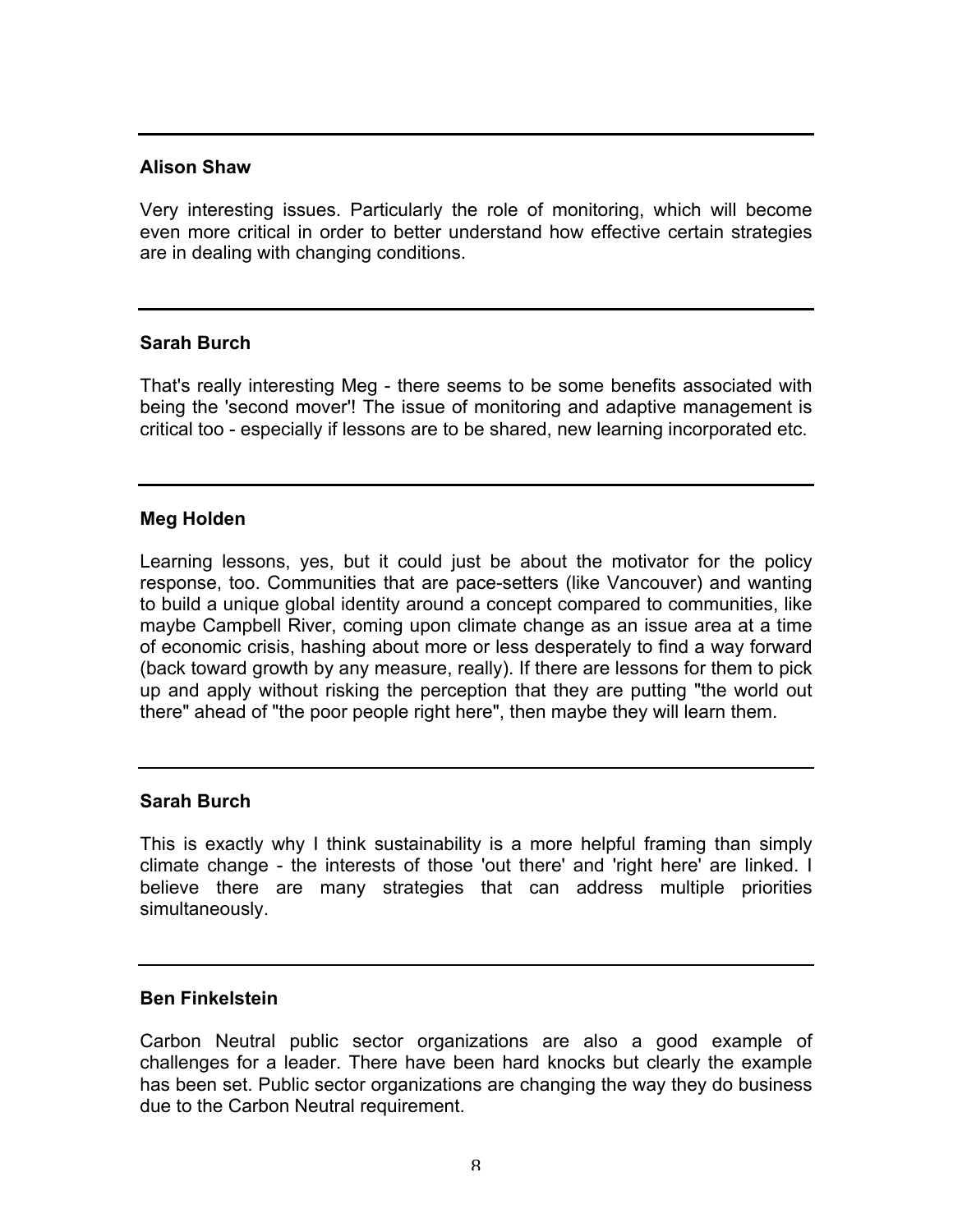Regarding South East False Creek , and the City of Vancouver, are learning as they embark on their city-wide district energy strategy. Leaders teach, others learn

## **John Robinson**

This comment about the perils of being a first mover makes me think of the current situation in BC relative to other jurisdictions. Clearly some of the actions that were originally expected to occur in other jurisdictions haven't come to pass. Can BC hold on and retain its leadership role, on the view that other jurisdictions will eventually come on board? What are the challenges in doing that? I guess this is a bit out of the ambit of the  $MC^3$  project.

## **Sarah Burch**

Indeed - it also highlights that the ingredients for being an early leader are perhaps not the same as those required to perpetuate, deepen, accelerate action (and I think we're delving into these with  $MC^3$ ).

# **Ben Finkelstein**

If we (the province and  $MC^3$ ) want to continue as leaders, we need to support /maintain the pace of local governments on the climate action file. How does  $MC<sup>3</sup>$ do this?

## **John Robinson**

I agree. This is the connection between  $MC<sup>3</sup>$  and the provincial situation. A major goal of  $MC^3$  is precisely to identify creative and innovative policy responses, and share those across the network.

## **Ben Finkelstein**

If a creative and innovative policy response happens in the woods, does anybody hear it?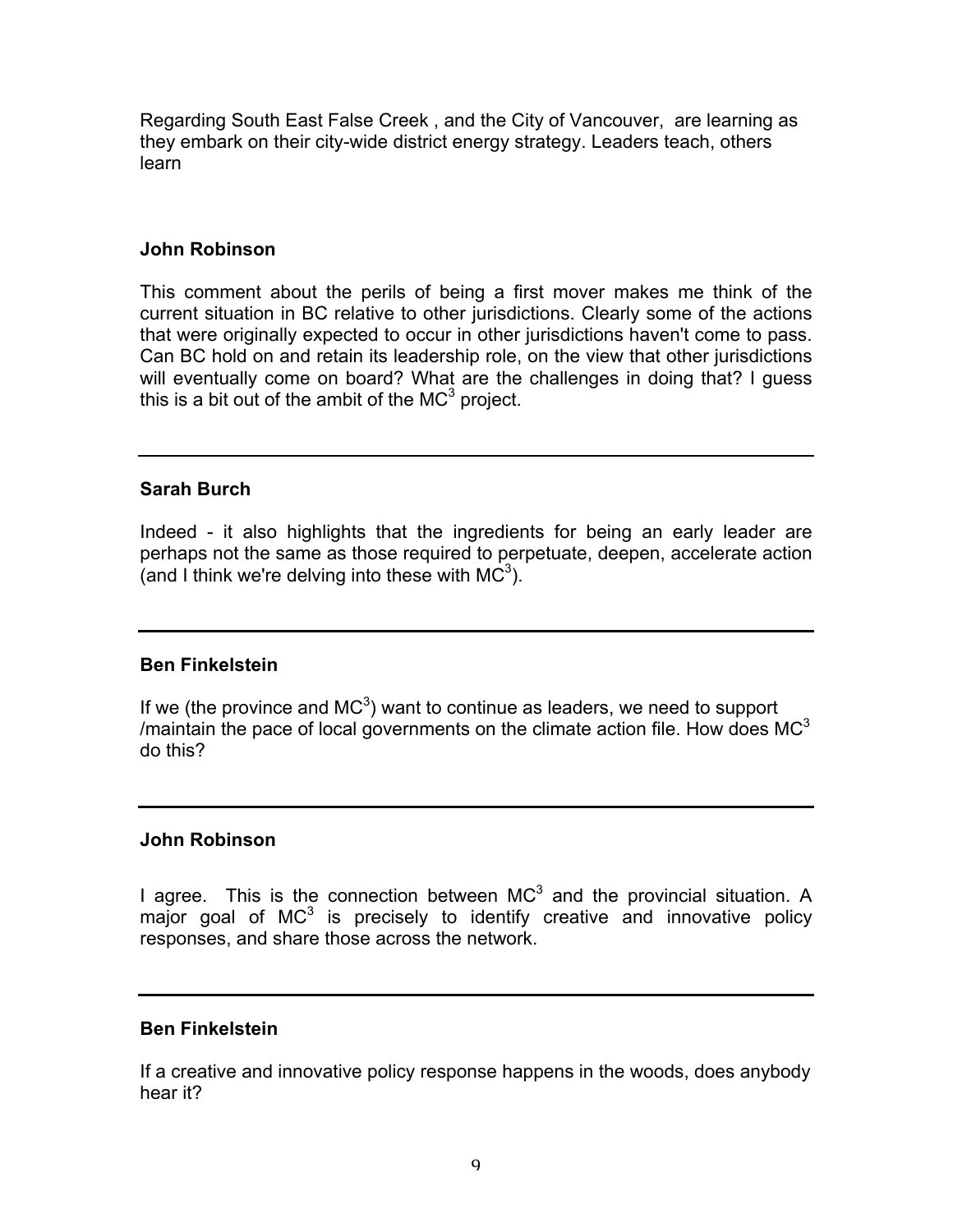I think there is a great deal of small-scale climate action out there. The challenge is learning from it and sharing. Too many local governments work in isolation and don't have the time mostly, or established networks to share.

Check out http://www.cscd.gov.bc.ca/lgd/greencommunities/carip.htm

### **John Robinson**

Exactly. This relative isolation was a major motivation for the creation of MC<sup>3</sup>, and I hope we can help to address it.

### **Sarah Burch**

I agree, Ben. I certainly hope that  $MC<sup>3</sup>$  can play a role here. The challenge is always to create targeted, useful networks without re-inventing the wheel. It's good to know that, from your perspective, this work is needed!

### **Meg Holden**

Interesting, Ben. What has the take-up been for CARIP (Climate Action Revenue Incentive Program)? Competitive? Perhaps an assessment of this program should be part of our  $MC^3$  analysis as well?

#### **Ben Finkelstein**

CARIP - Climate Action Revenue Incentive Program. Local governments get their carbon tax back for undertaking and reporting on corporate and community wide GHG related actions. It is considered a "grant" program. It does on an annual basis engage local governments on what they are doing to lower their emissions

## **Sarah Burch**

Going back to our case study selection rationale, this is our process.

First off, we are looking for examples of particularly innovative action that has either transformed emissions pathways and/or vulnerability or holds significant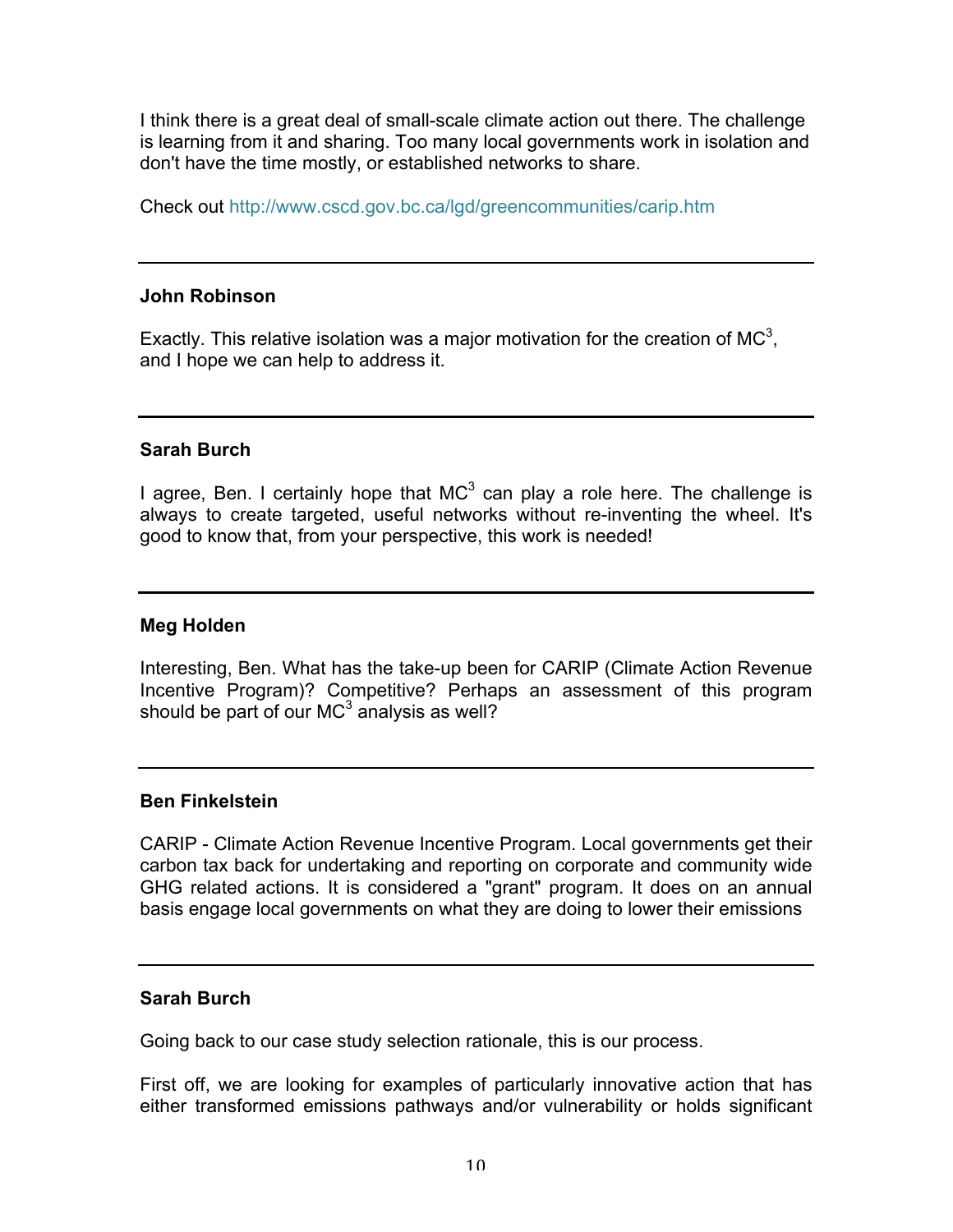promise to do so in the future.

Next, we were interested in finding cases that may illustrate pathways or policy choices that are of relevance to other communities and other scales (i.e., can a neighbourhood plan be scaled up and implemented by a municipality? Are regional districts taking an approach that might be interesting to municipalities?).

We also wanted a variety of cases – small, medium and large; urban and rural; resource-based and diversified, etc.

So, with limited resources and time in mind (there are many other great cases out there!), we've chosen these:

- 1. City of Vancouver
- 2. City of North Vancouver
- 3. Eagle Island neighbourhood in West Vancouver
- 4. Surrey
- 5. Campbell River
- 6. T'Sou-ke First Nation
- 7. Prince George
- 8. Dawson Creek
- 9. Revelstoke
- 10.Carbon Neutral Kootenays (a collaboration amongst East, Central and West Kootenays Regional Districts)
- 11.Victoria

## **Ann Dale**

I had the privilege of visiting the T'Sou-ke First Nation with the case study lead, Dr. Leslie King. It is the first entirely solar-powered community in Canada, albeit a few hundred homes, but their innovation and leadership to other communities is very impressive. They have developed one of the most comprehensive sustainability plans I have read, plus an extensive community engagement process for its development.

John, can you explain further why you think sustainability and climate change adaptation and mitigation are inextricably linked?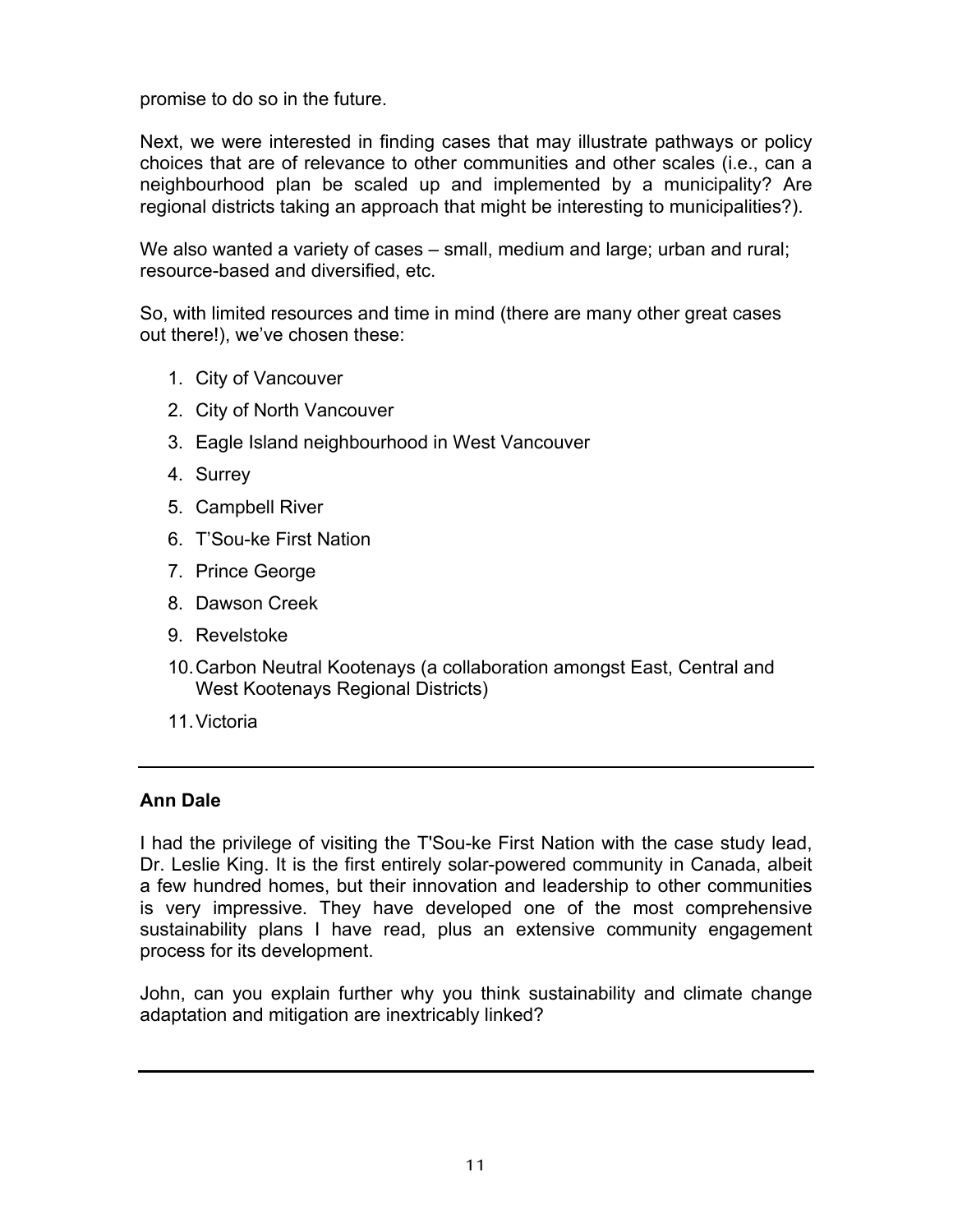## **John Robinson**

I think that merely adding climate policies to inherently unsustainable development paths will not allow us to reach our climate goals. We need to find out how to change those underlying pathways. This is a large and difficult question. What constitutes a development pathway? How do we know what one we are one, or how to determine if it changes?

#### **Ann Dale**

Can anyone explain what a development pathway is for me? And Alison raises the very important point of monitoring, do we have a significant data gap in this area?

### **Sarah Burch**

Ahhh, the development path question. This is an interesting one!

In the Fourth Assessment Report of the Intergovernmental Panel on Climate Change, we defined it like this:

*A development path is a complex array of technological, economic, social, institutional, cultural and biophysical characteristics that determines the interactions between human and natural systems, including consumption and production patterns in all countries, over time at a particular scale.* 

What do you think? Useful?

#### **Ann Dale**

Can anyone think of a more elegant and simple way to express this—is it about how we organize ourselves?

#### **John Robinson**

To me, the point if the development path argument is a simple one. If we merely add climate change policy to development paths that are unsustainable, we either won't reach our climate goals at all, or we make it much more difficult and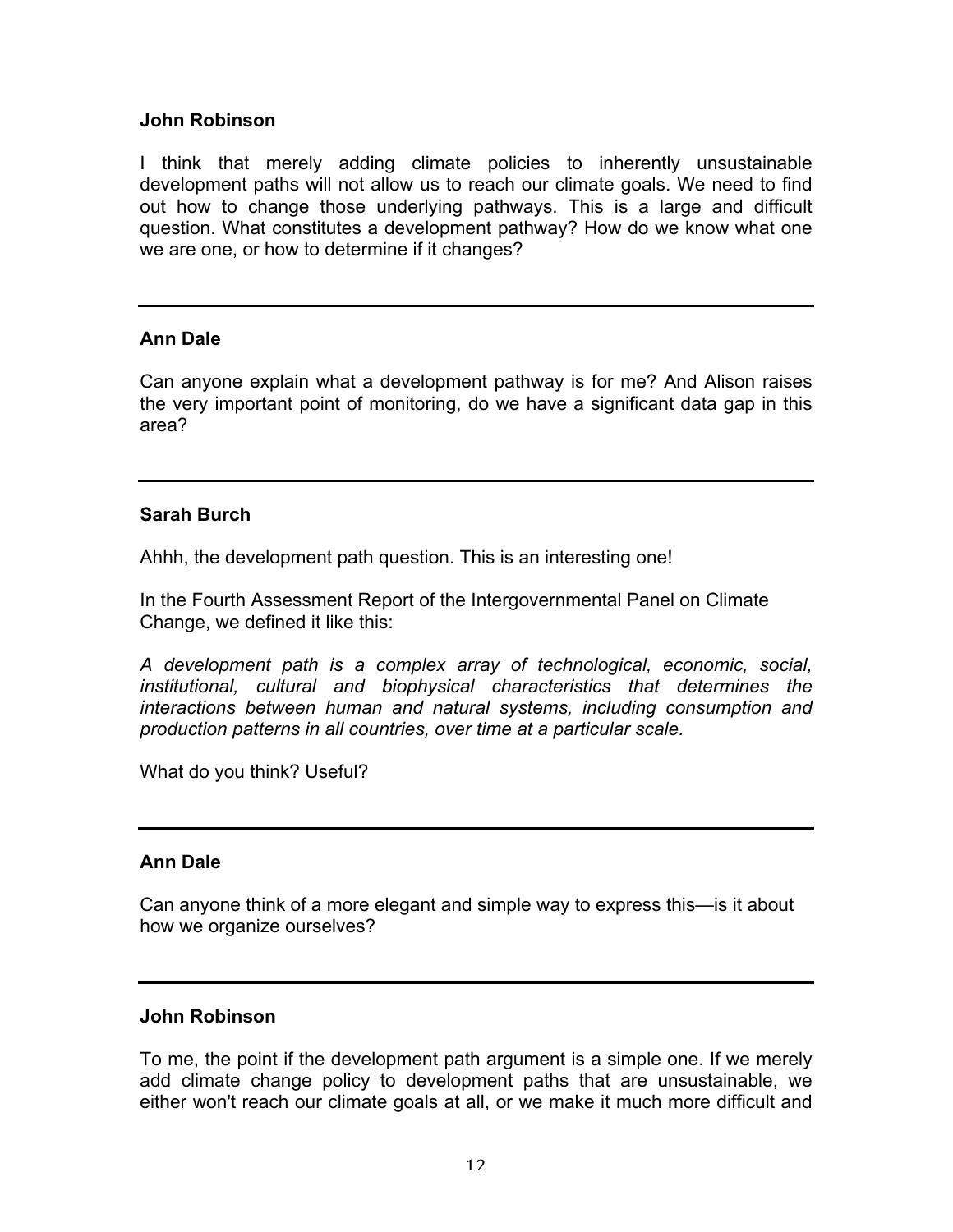expensive to do so. If, however, we adopt development pathways that are sustainable then many of the things we do for reasons other than climate change will have mitigate and adaptive benefits. Put another way, we have to do much more than implement climate policies if we want to achieve our climate goals. And indeed it may be easier to accomplish some climate goals with policies developed for other reasons.

### **Alison Shaw**

The Intergovernmental Panel on Climate Change's definition is a very complex description of what we can refer to as human-environment interactions. There is a real opportunity to analyze what these dynamics are at the community scale.

This links to what we are trying to achieve in this project is understanding to what degree the dynamics of human-environment systems can be altered in order to navigate toward a more sustainable development path.

### **John Robinson**

There is a definition of sorts in the Sustainable Development chapter of the Working Group III report of the Intergovernmental Panel on Climate Change (IPCC)'s Fourth Assessment Report in 2007. I don't have it handy, but it says something like this;

A development path is the combination of technologies, institutions, policies and behaviours that characterize a given jurisdiction, and the outcomes (such as GHG emissions) associated with that combination.

## **Sarah Burch**

And for some context on this, as John has pointed out, we've been thinking about this because of the recognition that our greenhouse gas emissions are not only, or even most significantly, controlled by rather narrow climate change policies. Rather, these emissions are determined by a whole suite of things – the way we plan our cities, our energy system, our values (especially as they relate to consumption), etc.

Perhaps the system as a whole is our development path, and there is a heap of inertia behind they way we do things. BUT – it's exactly this system that must be transformed if we're looking to do more than tinker around the edges of emissions reductions and sustainability more broadly.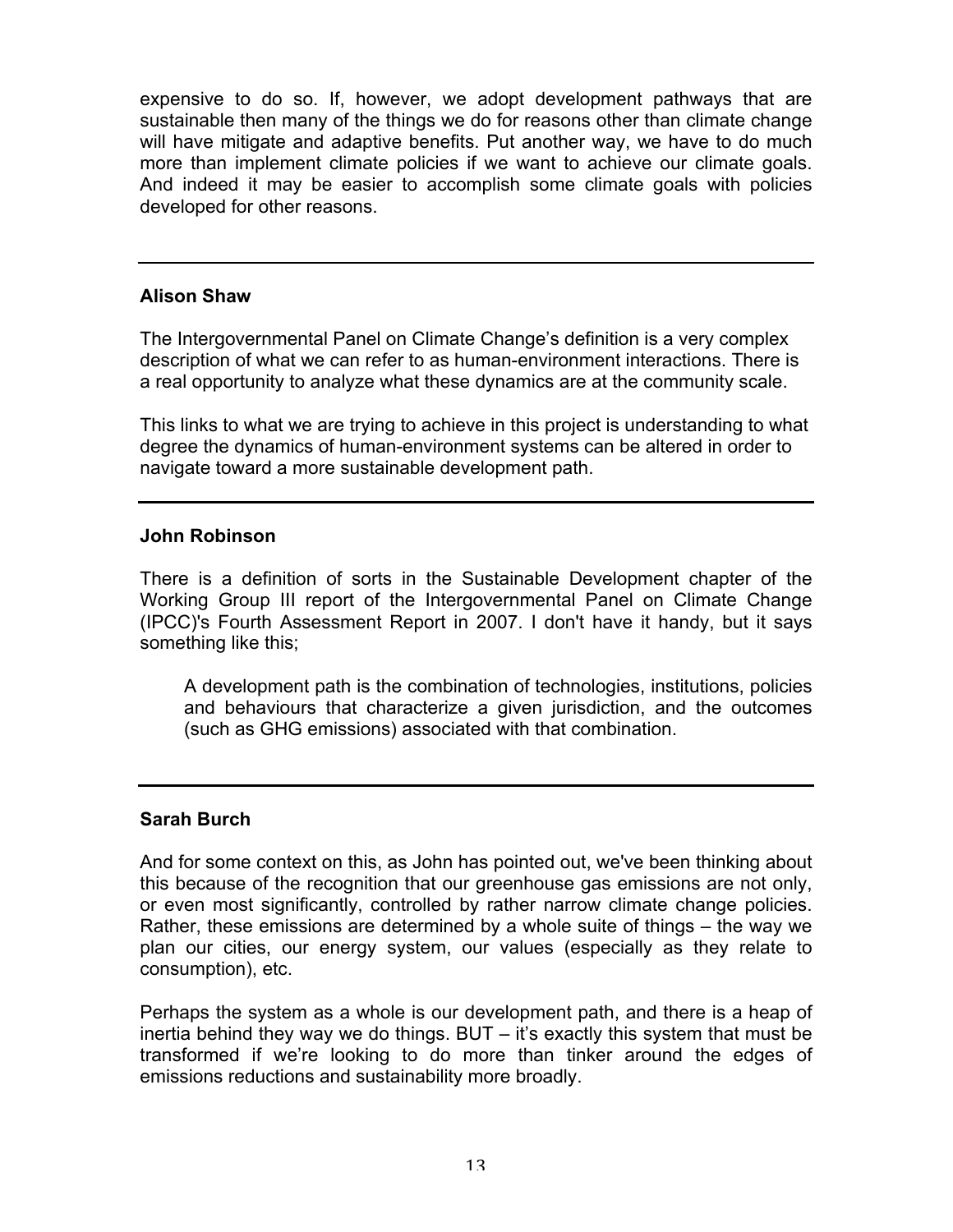## **Alison Shaw**

In one of our case studies - the City of Victoria - climate action is situated in highlevel sustainability policy. The Victoria Sustainability Framework is an umbrella policy aiming to integrate sustainability into operations, policies, and plans. What I think is innovative in this plan is that climate change is considered within and among other community goals and that sustainability planning is the driver creating enabling conditions that could potentially push us toward a different development model. For this reason, Victoria is an interesting case to investigate. However, Meg's points regarding monitoring become crucial. For instance, it will be very important to design ways of knowing what effective change is and whether and how it shifts us from an unsustainable development path into one that is increasingly sustainable.

## **Meg Holden**

I think the notion of development path is helpful here in particular because of the way in which climate science and climate policy have come to the fore in such an intertwined manner.

Climate science = modeling GHG concentrations and their impacts Climate policy = Kyoto-styled international protocols for reductions of GHGs

Doubting the science is doubting the politics, and it has become very difficult to disentangle which comes first for anybody who voices an opinion. But, trusting the science shouldn't necessarily mean trusting the politics. And, what the notion of the development path says to me is that the politics needs to be addressed first is the science is to have an opening.

#### **Alison Shaw**

This conversation about development paths makes think about how we frame climate change. Sarah gave us the definitions of adaptation and mitigation and of development paths. The problem is that they are all thought of as distinct terms and are associated with different knowledge and different departments. The division of the terms adaptation and mitigation (dating back to 1989 in the Intergovernmental Panel on Climate Change, IPCC, meetings) may have done a disservice to the cross-cutting nature of the climate issue. It is clear that in order to address issues of changing our current development path, addressing both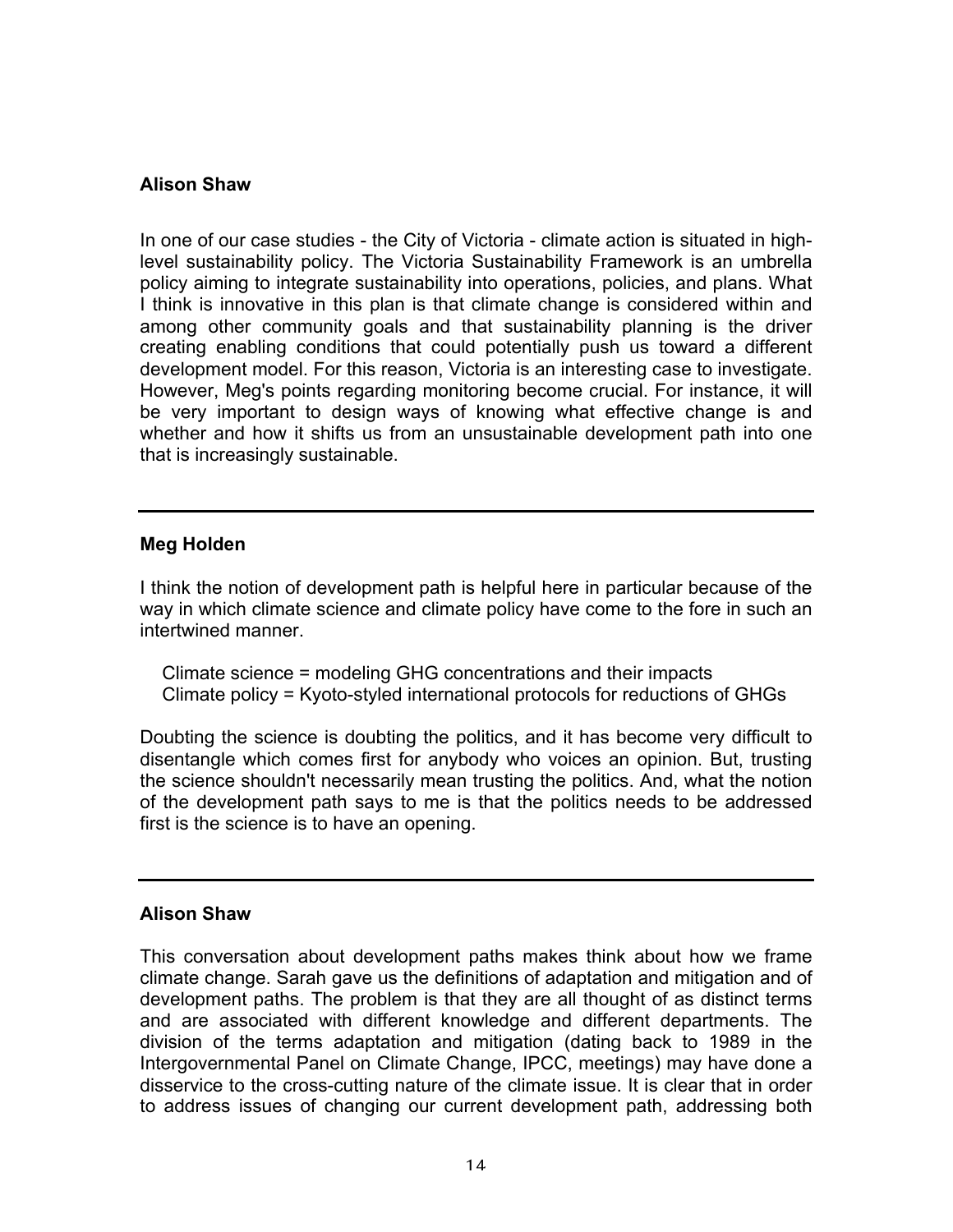how to prevent run-away or dangerous climate change and ways to adapt to climate impacts could be framed in integrated and synergistic ways. Identifying ways to shift to a low carbon economy, for instance, while also accounting for adaptive strategies that do not increase risks to assets and infrastructure and/or build capacity and reduce inequity. At the community scale, considering both climate action strategies together alongside other community goals may often allow proactive synergies to surface that would otherwise not be found.

# **Meg Holden**

One question for me around what to do with the notion of a "development path" is by putting the challenge in the way that Sarah and John have here, we are signing up to a values-based agenda. One of the exciting things about the situation of climate policy leadership in BC is that we have the opportunity, at the local level, to address climate change as a practical, nuts and bolts challenge. People can connect this challenge with a range of values that make sense to them, but at the end of the day, here is the numeric goal (like Ben's example of the carbon neutral PSO), now what changes do we need to make to meet it? I could engage in a values-based tirade about changing our development path any day, don't get me wrong. (Personally, I have to restrain myself from scowling at the other parents at my daughters' school all idling in the parking lot, but that's another story.) But it seems politically risky.

# **Sarah Burch**

I agree that this is challenging territory, Meg. I think we can have a values-based discussion that isn't a tirade. I think this is what I was trying to get at with a positive vision. We can create a narrative that captures why reducing emissions might also create an aesthetically beautiful space, enhance human health, etc. All of these can be linked to tangible targets, your nuts and bolts, but certainly capture values, as well.

# **John Robinson**

I have a concern about this formulation, Meg. I don't think that the development path argument is any more values-based than your practical, nuts and bolts level of analysis. Indeed all analysis is values-based at some level. If the development path argument suggests we need to look at land use and urban form, why is that more values-based than the argument that we need to improve energy efficiency?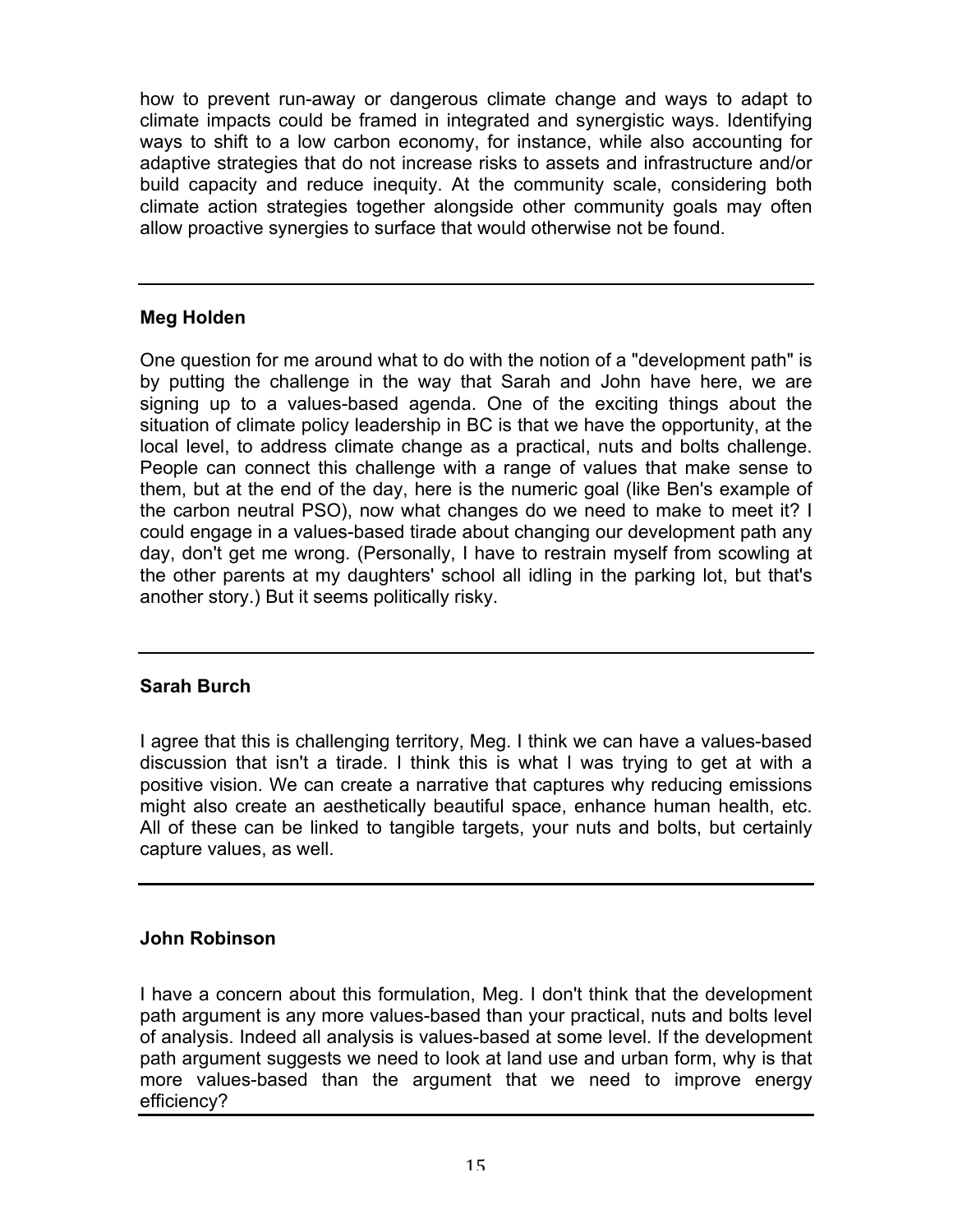# **Ann Dale**

Panelists have identified the risks of being an innovator, an early adopter rather than a late starter, and it also made me think of other barriers--technological lockin, path dependence, policy inertia, time lags for changing development paths. How do we prove the costs of not acting are greater than any risks? We are certainly raising more questions than we have answers for, part of the research journey.

## **John Robinson**

I don't think this is our goal ("to prove the costs of not acting are greater than any risks). Others are working on this question. Our more limited goal is to identify exciting innovation that others may want to adopt, and to make that available in processes where it can be discussed and considered.

## **Ann Dale**

Meg, and Alison, one of our research objectives is knowledge mobilization and accelerating the learning between communities, especially making connections between those with more resources and those with less? What are we planning on doing to achieve this?

Alison, maybe you could describe a little about our ideas on how to share our learning and speed the exploitation of knowledge between communities?

## **Alison Shaw**

I guess this is a good tether between what John and Sarah are saying and what Meg has to say. Thanks, Ann. Using social media to encourage peer-to-peer learning and exchange on climate leadership and innovation at the community scale is a significant component of the  $MC<sup>3</sup>$  research. There has been limited political effectiveness in scientists telling practitioners, municipal leaders and other stakeholder groups about what to do in the face of adapting and mitigating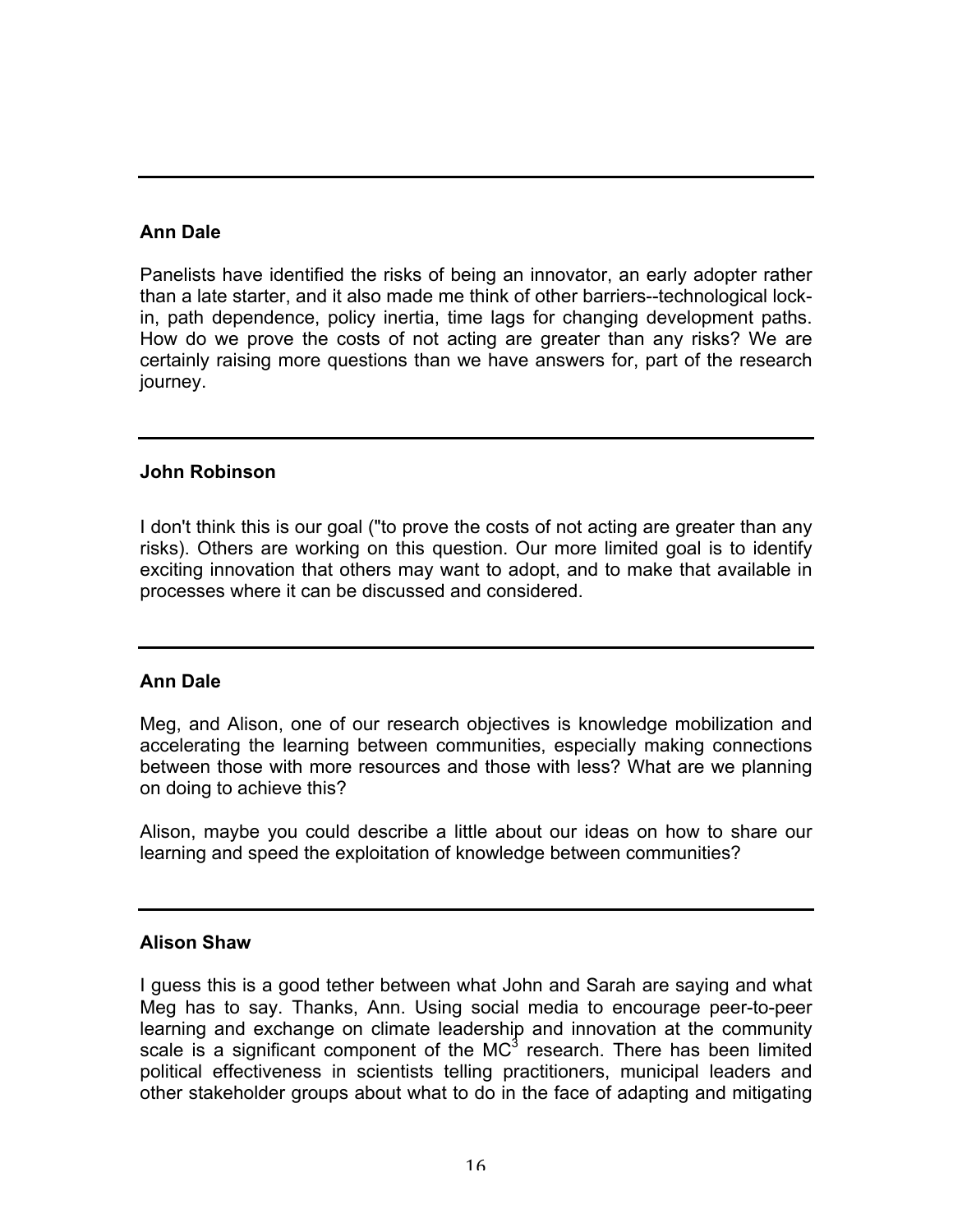to climate change. Yet, there are many leaders, particularly at subnational scales, that are innovating in order to respond to the science while also increasing community benefits simultaneously (reducing emissions, reduces pollution and costs to end users, for instance). What we would like to do in  $MC^3$ is better understand what is driving this leadership in order to identify ways that innovators can share their stories about the changes they are making in their communities and the barriers they had to overcome in order to do this.

## **Meg Holden**

I have a nagging question on the point of diffusion and connecting communities across the province with  $MC<sup>3</sup>$ . Maybe Alison or Sarah will have some ideas. It's the question of social media as a focal point of some local climate change policies and strategies. We are seeing the City of Vancouver move in this direction, for example, with the Talk Green To Us project, the revival of One Day, and other forays into the social media universe. I guess my question is around how this approach can backfire: dialogue is created, yes, but doesn't it tend more toward individual responsibility for actions, with an implicit assumption that somehow they add up to collective action? Maybe the answer is that social media strategies are only part of the mobilization agenda; or, am I getting it wrong?

## **Sarah Burch**

I think that social media are a set of strategies that stimulate a particular kind of dialogue (although the type of dialogue differs from Facebook to Twitter, for example), and are, as you say Meg, only one element of the social mobilization agenda.

## **John Robinson**

This question lies at the heart of a different research project we are working on: The Greenest City Conversations Project (http://gcc.sites.olt.ubc.ca/). We are engaging citizens of Vancouver in five channels: social media, tabletop games, mobile applications, modeling workshops, and performing arts. One of the goals is to get at precisely the question you are asking, how does social media engagement fit into a larger spectrum of community engagement tools and processes?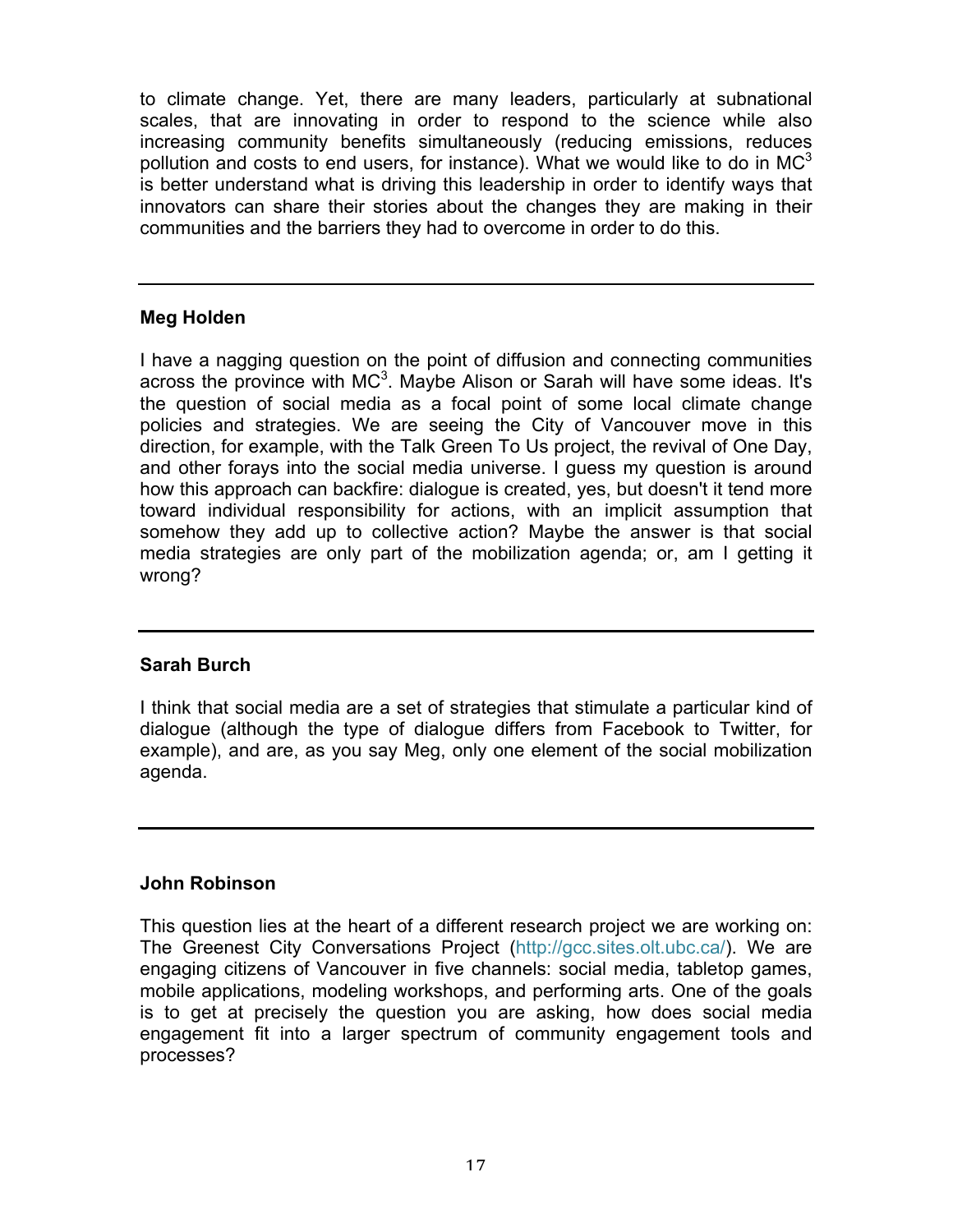## **Ann Dale**

I would not underestimate the power of social media to result in collective social action. There was an interesting interview on CBC radio this morning with one the student protestors, who replied to a media question, we no longer need the media, we have tweeting and texting? I think we all agree we need diverse ways of communicating to many diverse audiences, and we have five identified channels for our knowledge mobilization--peer-to-peer learning exchanges, this kind of e-Dialogue, social media, face-to-face workshops, and traditional academic venues.

### **John Robinson**

A recent Master's thesis by Susanna Haas Lyons at UBC examines exactly this question with regard to Facebook, and finds that the 'affordances' (i.e. structural characteristics) of Facebook have a big effect on what kind of dialogue can be undertaken, but that Facebook experiences can be designed accomplish different kinds of goals regarding such dialogues.

## **Alison Shaw**

Meg, I see social media as a window for local governments to communicate what actions are being taken on climate change. However, if it is just an offload of responsibility to the individual (lights off, no idling, etc.) then I agree it is devoid of impact. It has to be an integrated set of strategies aimed at institutions and individuals taking action. In this context, I think social media is a very powerful tool and one that we are investigating in the context of community knowledge and social mobilization strategies, and also experimenting with in  $\overline{MC}^3$  in regards to encouraging social learning.

#### **John Robinson**

The various threads of discussion on this topic make me think that we should think a bit about how  $MC^3$  and the GCC project could connect.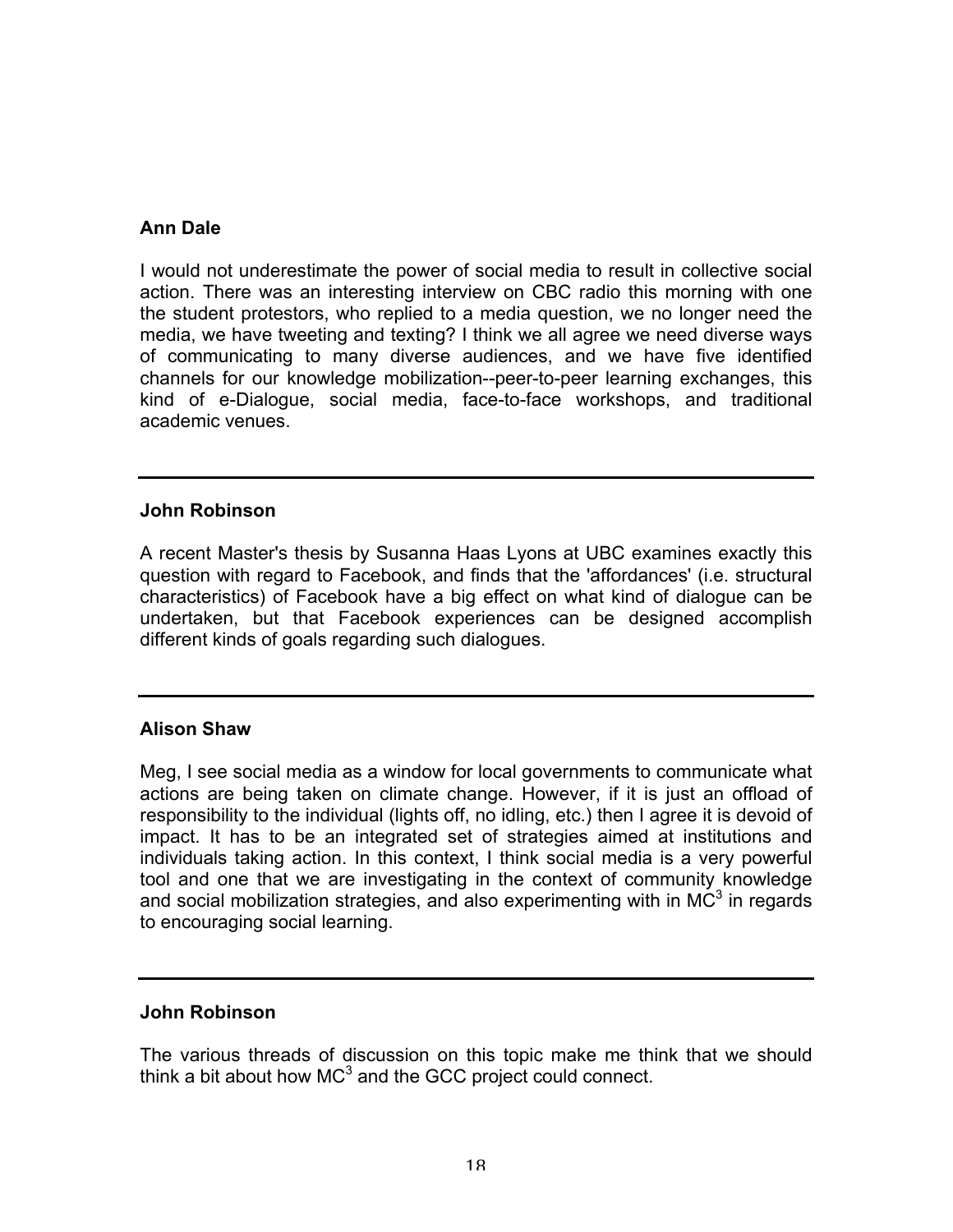### **Ben Finkelstein**

John, You mean GCC - UBCM/Province, right? If so there are some opportunities. What where you thinking?

### **Sarah Burch**

I think John's talking about the Greenest City Conversations and Ben's referring to the Green Communities Committee.

### **John Robinson**

Sarah is right, but I am happy to let serendipity play out. Maybe there is a fruitful link among the two GCCs and MC3?

## **Sarah Burch**

At the risk of being universally enthusiastic—I was thinking the same thing. Great theoretical insights from Greenest City Conversations; great info on communities' activities, governance issues etc perhaps from Green Communities Committee. Would love to pursue this, Ben!

#### **John Robinson**

I guess one general point is that there is an explosion of social media activity around all kinds of issues, including climate change. But, since this is so recent, there has been relatively little serious analysis of what kinds of channels work best for specific purposes and audiences. The main contributions of the GCC project to this question will come from looking carefully at the affordances of the various channels and at the question of what kind of dialogue and from whom can be supported by which channels and activities.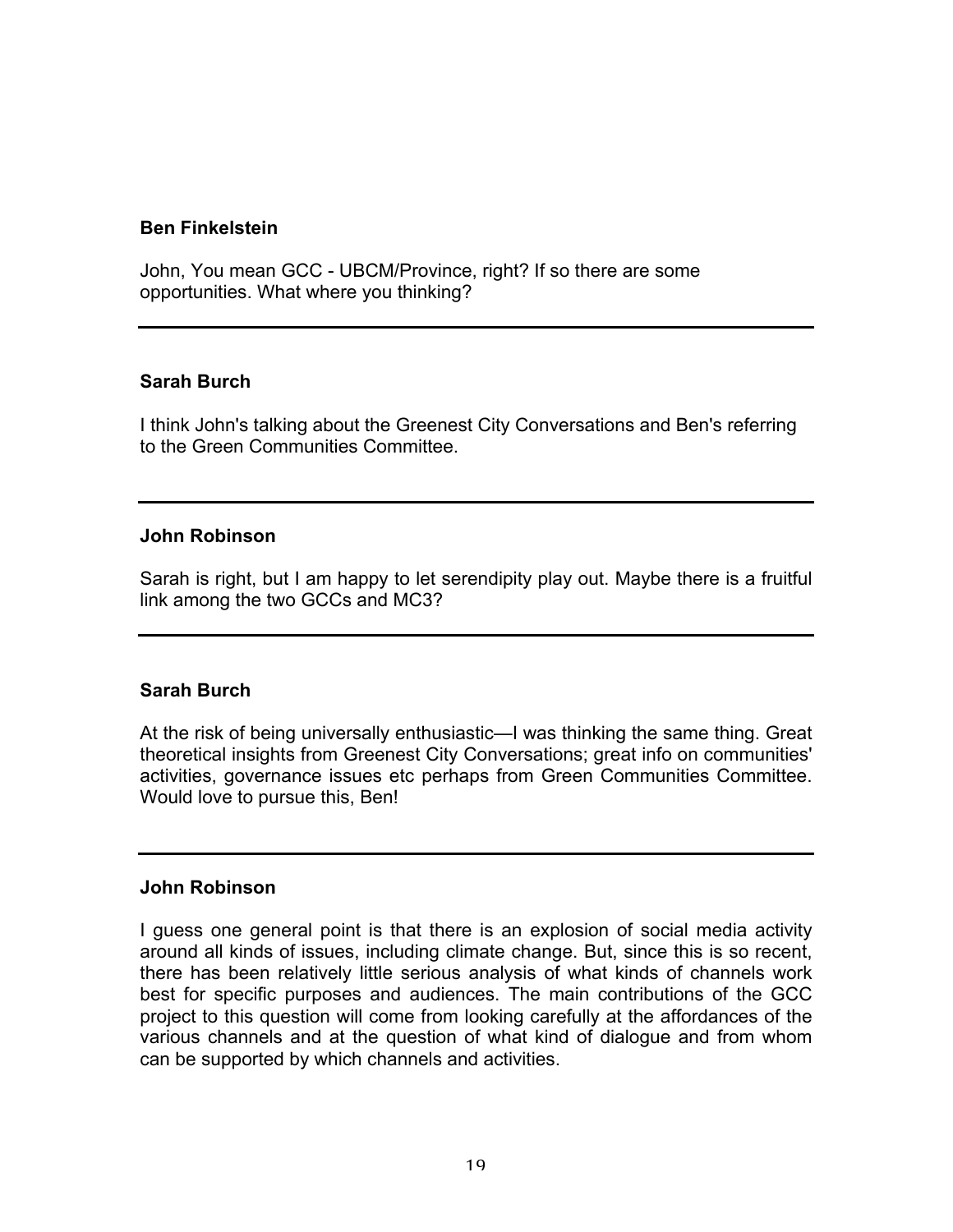## **Alison Shaw**

We are hoping to track some of the issues you raise here John throughout the  $MC<sup>3</sup>$ , but likely in much more limited form. Examining the Vancouver's Greenest City Challenge/Conversations as potential 'best practice' in the realm of knowledge mobilization may provide some interesting insights for other communities to learn from.

## **Meg Holden**

Right, I agree with the notion that social media should be examined here, and also want to say that my concern is mostly related to how I see governments using social media in relation to climate change (but I do not know enough about it and am interested in the GCC ideas and the work you note by S. Lyons, John), not how we will use social media in attempting to encourage better/more widespread/crosscutting dialogue amongst those in the field across the province.

# **Alison Shaw**

It seems to me that dialogue is a critical piece of the puzzle as long it outlines areas for collective action to be undertaken. This is one of the benefits of social media; it allows people to be linked into broader movements rather than feeling like they operating in isolation. However there is a danger as well, that we overdialogue without tethering our dialogue to real world climate and sustainability actions.

# **John Robinson**

But, surely, by definition,  $MC^3$  is about dialogue, not about undertaking actions, which will be undertaken by the municipalities and organizations we are working with, not by us.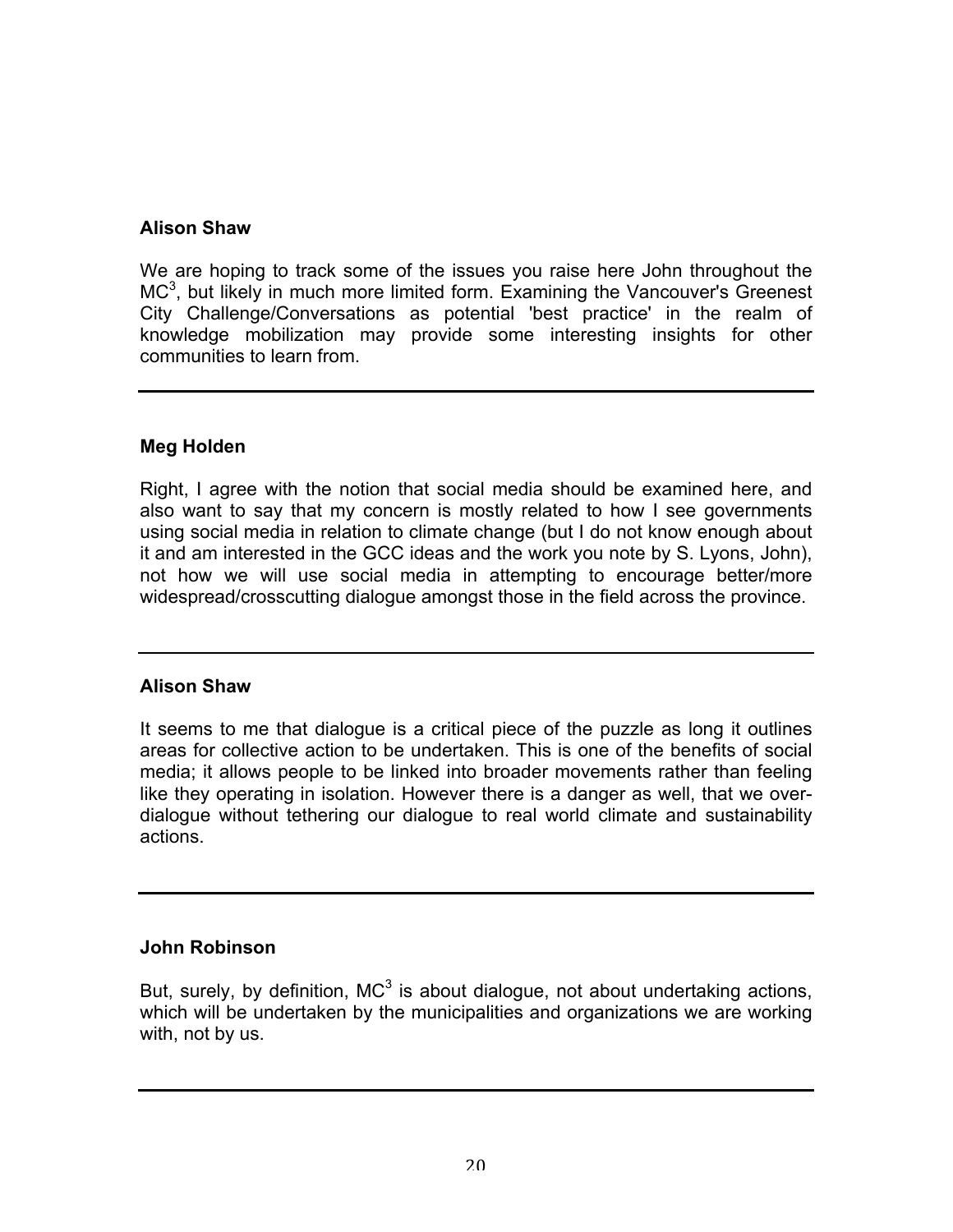# **Ben Finkelstein**

How will  $MC^3$  support local governments? The province supports local governments to take action - social media platforms, guidance documents, websites, events, etc. These supports bring local governments to the table and resulting conversations occur.

One of the collaborative forums is the GCC. There are other forums as well— Community Energy Association, BC Mayors Council, QUEST BC, etc.

Keeping timelines in mind, what does MC3 offer to local governments and to these tables?

## **Alison Shaw**

It may be helpful to mention that the  $MC^3$  is a collaborative research partnership. Academics from 3 BC Universities interested in understanding climate innovation in communities have joined with public (e.g. Province of BC's Climate Action Secretariat and non-governmental organizations) and private partners (BC Hydro public/private) already doing climate-related work in communities. The common goals are to understand the drivers of innovation, who and where they are coming from, and to work together to promote social learning across the province and more broadly.

# **Ann Dale**

My head is full of questions, how do we know what development path a community is on, how can a community change its development path, how does  $MC<sup>3</sup>$  intend to support/maintain the pace of local governments on climate change adaptation and mitigation, how do we speed the exploitation of knowledge across communities, how to frame the issues in a more integrated and synergistic way, to name only a few.

Do any of you have any concluding remarks to make about our research project? I would like to remind our listeners that this is one in a series of three e-Dialogues we will be leading on MC<sup>3</sup> research, the second one will be held in September to share some of our case study results as soon as this data is available, and we will begin releasing some short videos on climate change adaptation and mitigation (led by my research associate, Rob Newell) as well in September.

Please don't hesitate to 'tune in' our webinar, June  $11<sup>th</sup>$ , to have an opportunity to ask the research team questions about MC<sup>3</sup>.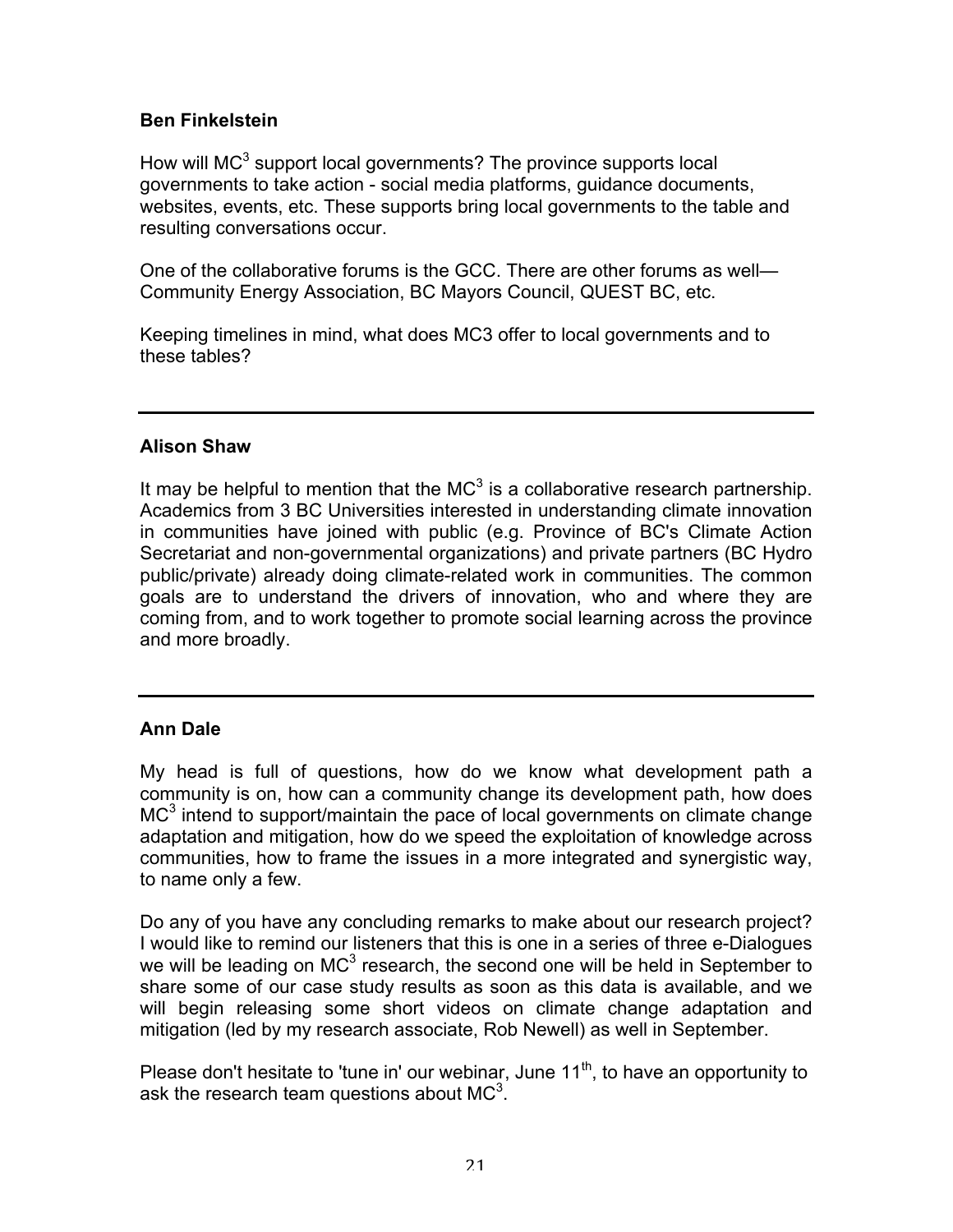### **John Robinson**

I think the proof of the pudding for  $MC^3$  will be whether the partners we are working with will find our activities helpful as they struggle with climate change issues. Will the dialogues, learning exchanges, etc. help them to make better decisions in this area? Can a sense of community and common purpose be created on this topic? Will communities in BC continue to develop innovator responses to provincial climate policy and can MC<sup>3</sup> help reinforce or even accelerate that process?

### **Sarah Burch**

I would also just like send out a warm invitation to our partners and those tuning in/viewing transcripts to get in touch with the  $MC^3$  team. We'd love to hear your stories, learn about what's working (especially in our case study communities), and strengthen this network.

## **Ann Dale**

Thank you everyone and to our audience for your participation today. Don't forget we will be following up with a webinar on June  $11<sup>th</sup>$ , for anyone who wishes to ask members of the research team further questions about our work, or to bring forward your ideas. And our website, **www.mc-3.ca**.

#### **Sarah Burch**

Thank you all - fun and rapid fire as always. We have ideas, Ben, about how we will support LGs, and we haven't had time to talk about them here. Let's keep the conversation going.

Just for information—a group at University of Melbourne is doing some really interesting work on transformative change. This isn't meant to send everyone scurrying off into the dark corners of the internet, but is a resource for later!

http://www.postcarbonpathways.net.au/